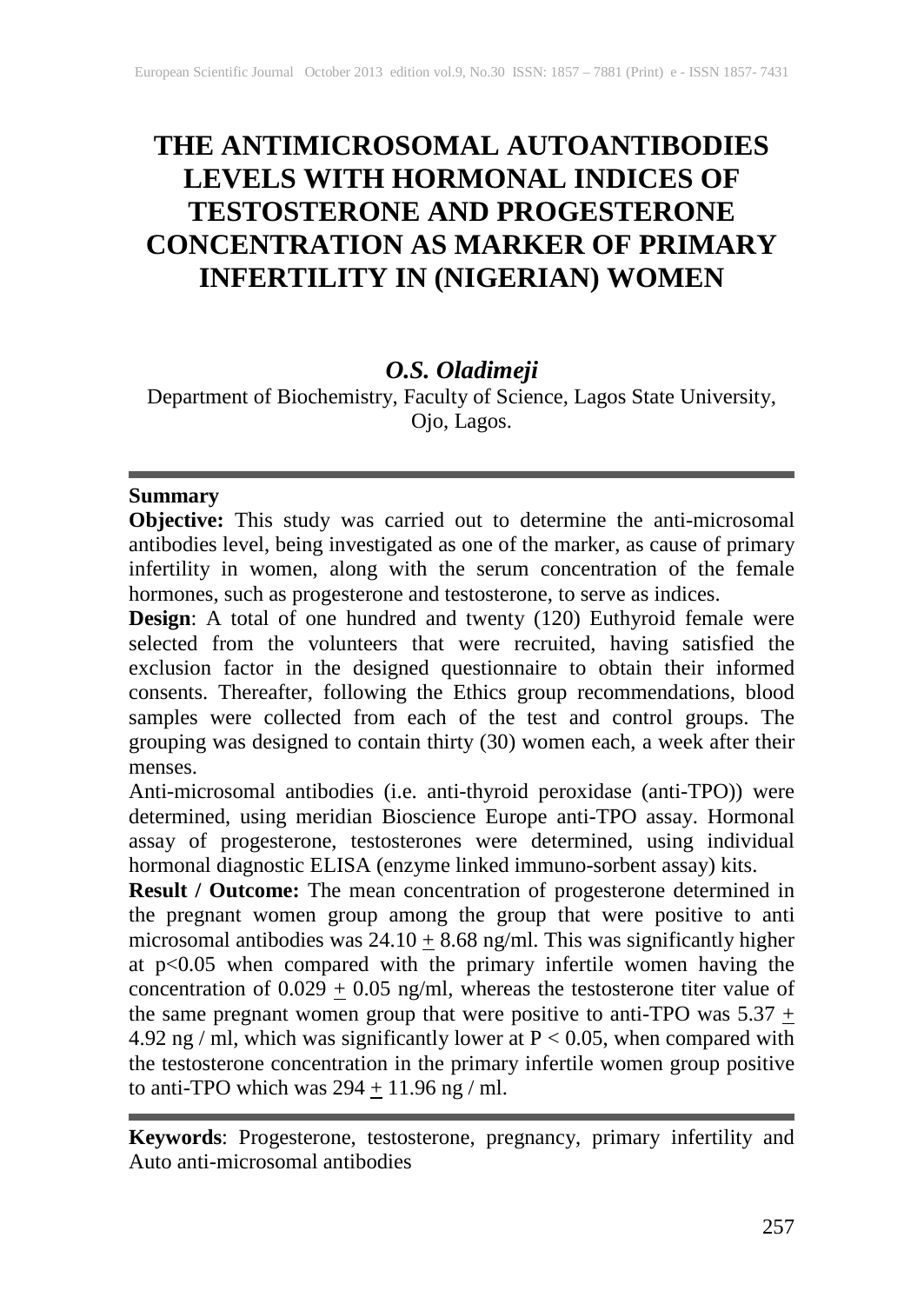### **Introduction**

Antigenic thyroid peroxidase (TPO) enzyme is responsible for the ionisation of tyrosine residues and the coupling of iodinated residues to form thyroid hormones. Anti-thyroid antibodies have been reported in apparently healthy populations and are observed more frequently in women during their reproductive years, (Matt and MacDonald, (1984), Smith et al., (2012)). It has been suggested that immunological factors may play an important role in reproductive process of fertilisation, implantation and placental development, (Yayima, et al., (2002), Abramson and Stagnaro-Green, (2001)). Women have a high degree of immunological responsiveness which is reflected by their increased susceptibility to non-organ specific autoimmune. Such increased susceptibility is supported by the fact that thyroid auto-antibodies have been associated with increased risk for pregnancy loss, (O'Connor and Davis, (1990), Stagnaro-green et al., (1990) and Mecacci et al., (2000), Lee et al., (2001), De Carolis et al., (2004) Lee and Chiang, (2012)). Other studies have suggested an association between autoimmune factor and pregnancy wastage. It has been suggested that antithyroid auto-antibodies may serve as peripheral markers for abnormal T-cell function that may be responsible for pregnancy loss (Gleicher et al., (1989), Pratt et al., (1993), Nielsen and Christiansen, (2005)). Furthermore Pratt et al., (1993), demonstrated that detection of thyroid auto-antibodies before conception carried an increased risk of pregnancy loss.

Infertility in women is the inability of the women of childbearing age to get pregnant after about 12 months of regular unprotected sexual intercourse. Primary infertility is the term used to describe women that has never been able to conceive after a minimum of 1 year of attempting to do so, (Fraser and Loso, (1999)). so, (Fraser and Loso, (1999)).

Progesterone is one of the two major sex hormones responsible for the physical and physiological differences that exist between males and females, apart from the Estrogen,( Kaider and Coulam, (2000)). Progesterone is first produced by the luteum of the ovary and production from this site is necessary for the first eight (8) weeks of pregnancy. There is always progesterone build up throughout pregnancy phase, (Beer, (2003)). Progesterone is the principal factor responsible for the conversion of a proliferating to a secretary endometrium rendering the endometrium receptive for embryo implantation, (Rodwansea et al., (1978), Luborsky et al., (2002)). It gets to the highest during the ovulation period (i.e. day 13 – 15) of the menstrual cycle and if fertilization does not take place, the secretion of progesterone decreases and menstruation occurs. If fertilization does occur, progesterone is secreted during pregnancy by the placenta and acts to prevent spontaneous abortion, (Fraser and Loso, (1999), Rushworth et al., (2000)). Testosterone, which is the most important of the male sex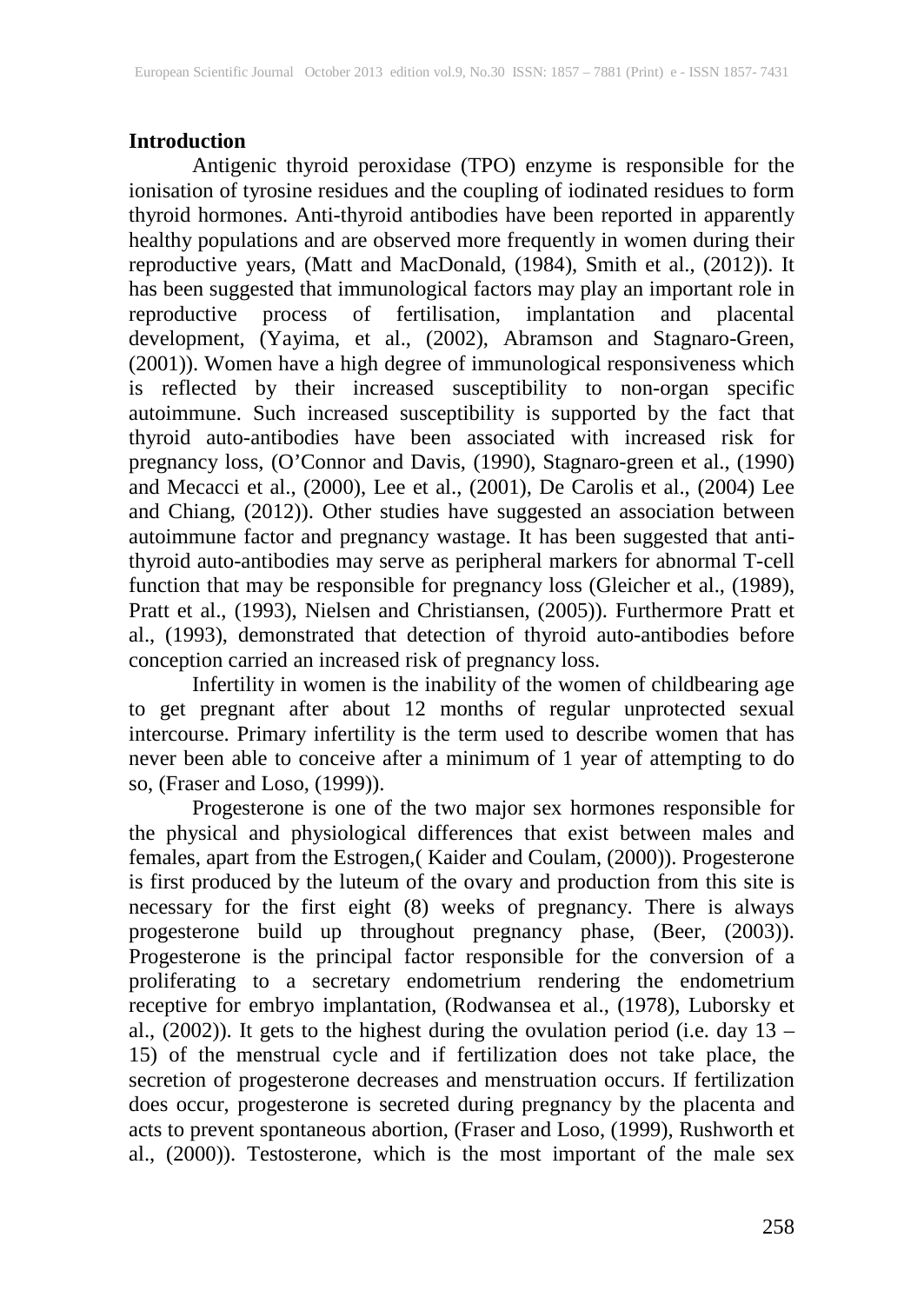hormone, is produced by the testes and in very small amount by the ovaries. Over production of testosterone in females which have been reported to be majorly caused by ovarian and adrenal tumour also result in masculinisation, the symptoms of which include cessation of the menstrual cycle (amenorrhea) and excessive growth of body hair (hairsutism), (Fraser and Loso, (1999). Like progesterone, testosterone can stimulate new bone retention, increase bone density and lack of it causes osteoporosis.

Hormones have been reported to influence the expression of certain autoimmune diseases. They are reported to affect the homeostasis of the lymphoid system and responses to antigens by yet to be characterised mechanisms, (Nielsen and Christiansen, (2005)). The predisposing factors in these instances are the sex hormone and it has been reported that testosterone is an immuno-enhancer, but how these hormones are associated to the diseases state has not been elucidated, (Mecacci et al., (2000)).

This study was carried out to evaluate the in women experiencing, primary infertility and who were positive to anti-thyroid auto-antibodies (anti-TPO) and the progesterone and testosterone concentration so as to establish the connection between these interacting molecules of immunological and hormonal homeostasis.

# **Materials and Methods Subjects Recruited**

One hundred and twenty (120) women volunteers took part in this study and of these thirty (30) patients of the obstetric and gynaecology unit of Ayinke house at the Lagos State University Teaching Hospital diagnosed of experiencing Primary infertility were recruited as the test subjects. The control groups included thirty (30) pregnant women that undergone antenatal care at the antenatal ward of Ayinke House of the Lagos State University Teaching Hospital., Ikeja. 30 Non-pregnant Nulligravida women volunteers and thirty (30) multiparous non-pregnant women volunteers were also recruited. Those that are hypertensive, experiencing thyroid diseases or on hormonal balancing drugs were ruled out. The control groups were pegged to thirty (30) volunteers each to tally with the recruited test group. The study was conducted according to the ethical standard of the research and ethics committee of the Lagos State University Teaching Hospital.

# **Biological Samples**

Venous blood sample was collected in triplicate into plain tubes of 10 ml each from the one hundred and twenty volunteers. The serums obtained after samples were allowed to stand for an hour and then centrifuged at 400 prm for 10 minutes were stored at  $-4$ <sup>0</sup>C until needed for analysis.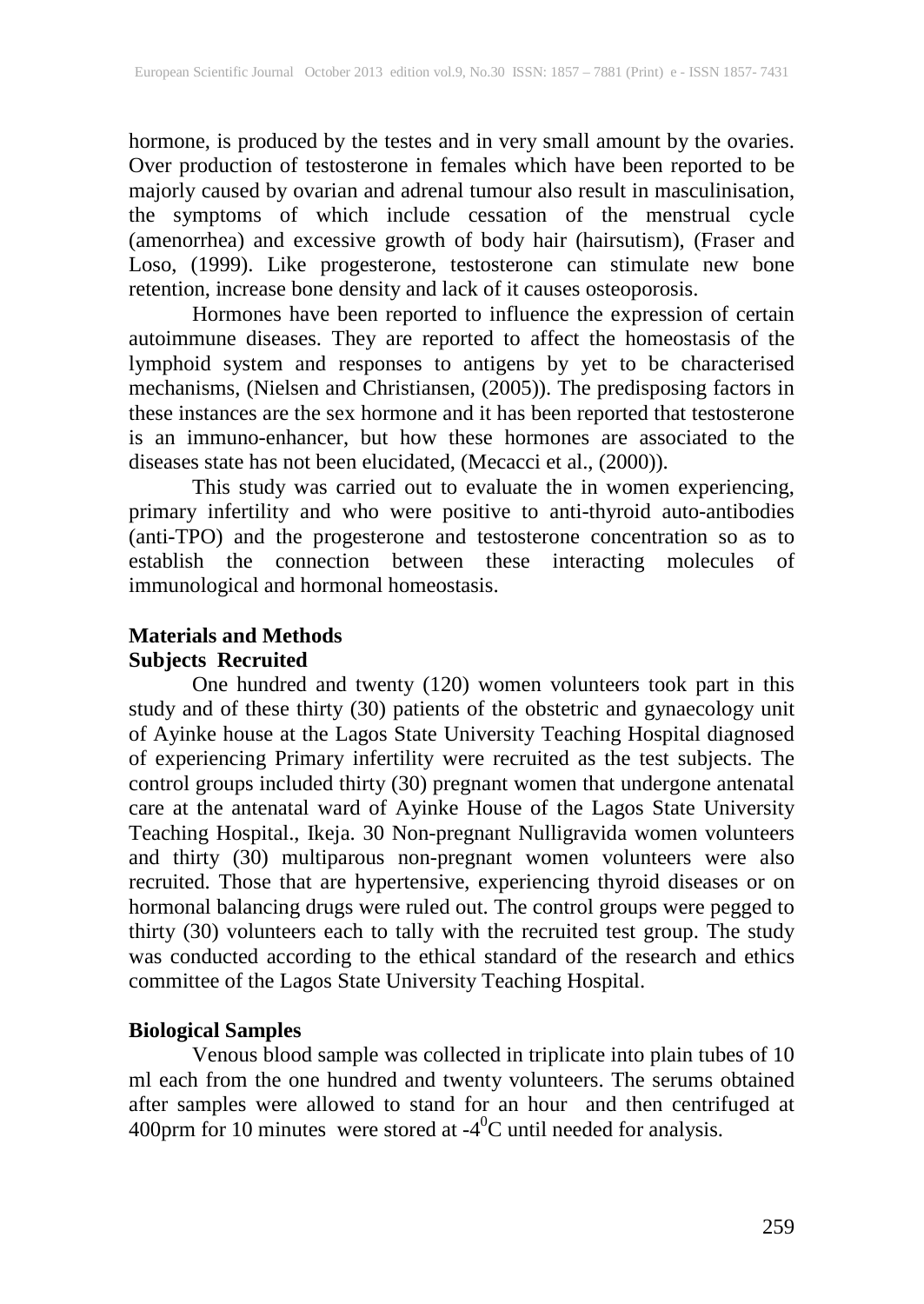#### **Experimental Procedure**

The frozen serum samples were brought to room temperature and tested for positivity to anti-microsomal auto-antibodies (anti TPO) in both the test group and the control groups using a commercially available Enzyme linked immuno-absorbent assay kit (ELISA). Testosterone and progesterone concentrations were determined separately in both groups by using testosterone ELISA Kit and progesterone ELISA Kit using ELISA plate reader at 405nm (Fraser and Loso (1999), Matt and Maccdonals (1984)). A Positive result of antiTPO antibody concentration is defined as titers greater than or equal to 10ui/ml according to the manufacturers instruction (Meridan Bioscience Europe) Testosterone range for adult female is 0.2 – 0.8ng/ml as given by the manufacturer of the kit (Diagnostic Automation Inc) and the normal progesterone range for adult female was given as 10.3 – 229ng/ml by the kit manufacturer (Diagnostic Automation Inc).

Statistical analysis was carried out using the ANOVA Package and the mean  $\pm$  standard error analysis on the SPSS v.11 electronic statistical tools of windows www.spss.com.

#### **Results**

The Result in Table 1 showed that, of the thirty (30) pregnant women (control 2), only eight (8) women representing 27%, were tested positive to anti-microsomal antibody with titer value  $11.86 \pm 1.52$  units/ml. And their mean serum testosterone and progesterone concentration, were  $5.37 \pm$ 4.92ng/ml and  $24.1 \pm 8.68$  ng/ml respectively. Eighteen (18) women which represent 60% of the non-pregnant multiparous women (control 1) tested positive to anti TPO with the titer value of  $17.57 \pm 8.85$  units/ml and their mean testosterone and progesterone concentration were  $0.14 \pm 0.13$  ng/ml and  $0.54 \pm 0.51$  ng/ml respectively. Seven (7) women representing 23% of the non-pregnant nulligravida women (control 3) tested positive to anti-TPO antibodies with titer value of  $28.83 \pm 3.06$ units/ml, having mean testosterone concentration of  $1.60 \pm 0.75$ ng/ml and mean progesterone concentration of  $14.85 + 8.26$ ng/ml.

Twenty two (22) out of the thirty primary infertile women representing 73% tested positive to anti-TPO antibodies with titer value of antibodies of  $130.11 + 11.80$ units/ml with the mean testosterone concentration of  $294.70 \pm 11.96$  ng/ml and mean progesterone concentration of  $0.029 \pm 0.005$ ng/ml.

The results obtained for testosterone and progesterone concentration presented in the table 1 showed that in the control group of the pregnant women 22, (73%) tested negative to anti TPO antibodies with the titer value of 9.37  $\pm$  8.60 units/ml had mean concentration of testosterone and progesterone concentration of  $0.93 \pm 0.14$ ng/ml and  $39.37 \pm 6.30$ ng/ml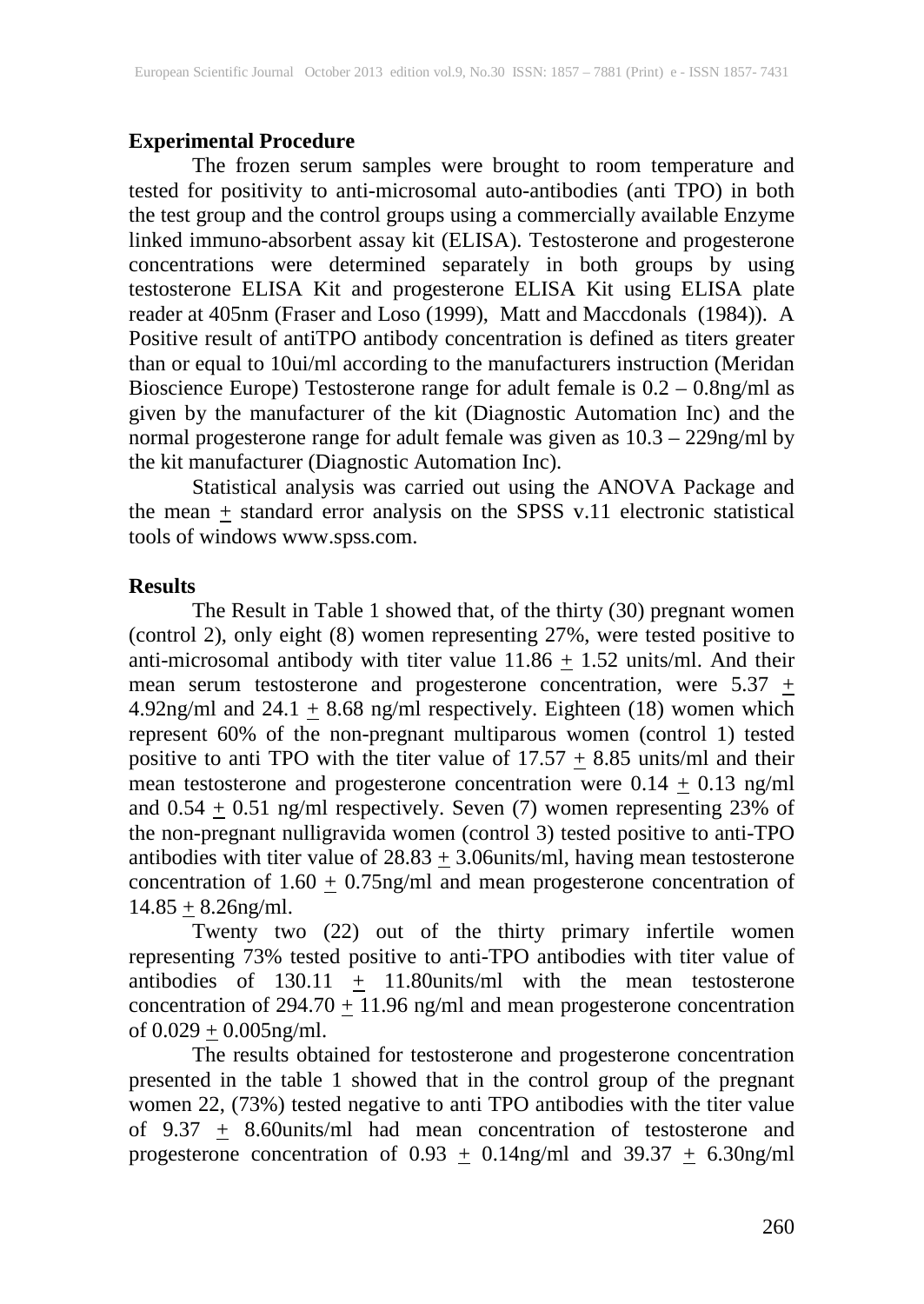respectively. 8 (27%) of the primary infertile women had negative anti-TPO antibodies of 5.90  $\pm$  3.99 units/ml which had serum testosterone and progesterone concentration of  $92.98 + 13.69$ ng/ml and  $0.026 + 0.018$ ng/ml respectively. However, 23 (77%) of the nulligravida non pregnant women were negative to anti-TPO antibodies with  $4.61 \pm 3.02$ units/ml titer, with the mean testosterone and progesterone concentrations of  $0.94 + 0.07$ ng/ml and  $37.9 + 8.60$ ng/ml respectively.

# **Discussion and Conclusion**

The findings generated in this study, support the findings that progesterone was necessary for effective pregnancy onset, (Fairweather et al., (2012)) however, that elevated testosterone levels in the presence of anti-TPO are indeed significantly responsible for infertility in women as observed in 73% of the primary infertile subjects with high anti-microsomal antibodies titer.

Previous study has demonstrated that the concentration of progesterone in the hormone homeostasis increases dramatically during pregnancy. Further studies on immunological investigation, showed that significant levels of anti-microsomal antibodies have been associated with increased risk for pregnancy lost, (Stagnaro-green, et al., (1990) and Bustos et al., (2006)). This current work is therefore bringing to light among other things the crucial implication of the level of testosterone in women in association with auto-antibodies levels in female reproduction in achieving pregnancy.

The progesterone and testosterone concentration obtained in the nonpregnant control nulligravida women and those in the multiparous women compared with the values in the pregnant women support the view that progesterone increases steadily during pregnancy as against the low level of testosterone obtained, with the concomitant concentration of auto antibodies levels.

The progesterone in the control groups were all significantly higher, when compared to the primary infertile women the in test group with positive anti-microsomal antibodies titer level. Conversely, the serum testosterone was significantly higher in the primary infertile women than the control group. However, the progesterone and testosterone concentration in women without anti-microsomal antibodies in the control group compared with primary infertile women followed similar pattern with the anti-TPO positive.

There was a significant association in the serum progesterone and serum testosterone concentration of the primary infertile women with positive anti-microsomal antibody when compared with non-pregnant multiparous women control. This shows that the elevation of testosterone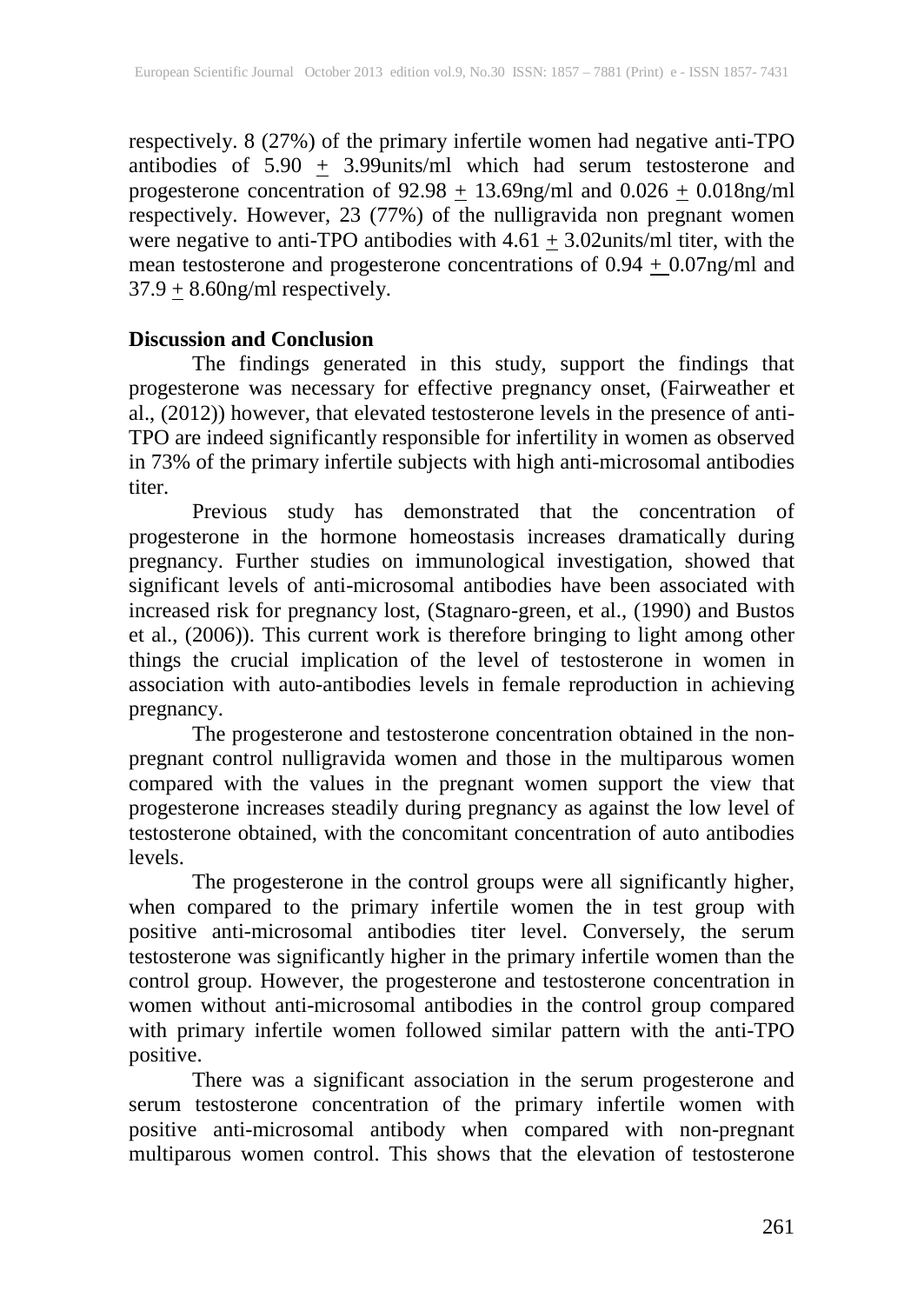and a decrease in progesterone concentration is a significant indicative factor (biochemical indices) underlying cause of the infertility marked by the presence of anti TPO, (Taoff (1978),Nussinovitch et al., (2012)). The results obtained in this study are consistent with earlier findings by Bussen et al., (2000) who stated that an- ovulatory state in a group of thirty five (35) female infertile subjects was due to androgen excess. Gleicher et al., (1989) suggested that the intelligence quotient of children born to mothers with detectable TPOAb, and increased TSH during pregnancy may be compromised, (Bizzaro et al., (2005)).

Since testosterone elevations seem to have direct severe effect on female infertility, it is suggested that, investigation of primary infertile women should embrace determination of antibodies levels alongside the assessment of testosterone in hormonal profile that should be done.

# **References:**

Abramson J., Stagnaro-Green A. (2001) Thyroid antibodies and fetal loss: an evolving story Thyroid Jan : 11 (1) 57 – 63. Review

Beer E. (2003) Effect of progesterone during pregnancy. Am J. Reprod Immunol 50 : 430 – 432

Bizzaro N., Tonutti E, Villalta D., Tampoia M., Tozzoli R. (2005) Prevalence and clinical correlation of anti-phospholipid-binding protein antibodies in anticardiolipin-negative patients with systemic lupus erythematosus and women with unexplained recurrent miscarriages. Arch Pathol Lab Med, Jan 129 (1): 61 – 8

Bussen S., Steck T. Dietl J. (2000) Increased prevalence of thyroid antibodies in euthyroid women with a history of recurrent in-vitro fertilisation failure. Hum. Reprod Mar. 15 ( 3) : 545-8

Bustos D., Moret A. Tambuti M. Gogorza S., Testa R. Ascione A., Prigogoshin N. (2006) Auto antibodies in argentine women with recurrent pregnancy loss. Am. J. Reprod Immunol Mar 55 (3) 201 – 7

De Carolis C, Greco E., Guarino M.D. Perricone C., Dal Lago A., Giacomelli R. Fontana L., Perricone R. (2004): antithyroid antibodies and antiphospholipid syndrome: evidence of reduced fecundity and of poor pregnancy outcome in recurrent spontaneous aborters. Am. J. Reprod Immunol Oct. 52 (4): 263 – 6

Fairweather D, Petri MA, Coronado MJ, Cooper LT. (2012). Autoimmune heart disease: role of sex hormones and autoantibodies in disease pathogenesis. Expert Rev Clin Immunol. 2012 Mar; 8(3):269-84.

Fraser D, and Loso R, (1999) update on progesterone therapy J. Reprod. Med Reprod. Med 44; 139 – 232.

Gleicher C.M. Whitcomb M. and Creed F. (1989). Auto community and pregnancy wastages Br. J. Obstet gynaecol 85, 698 – 699.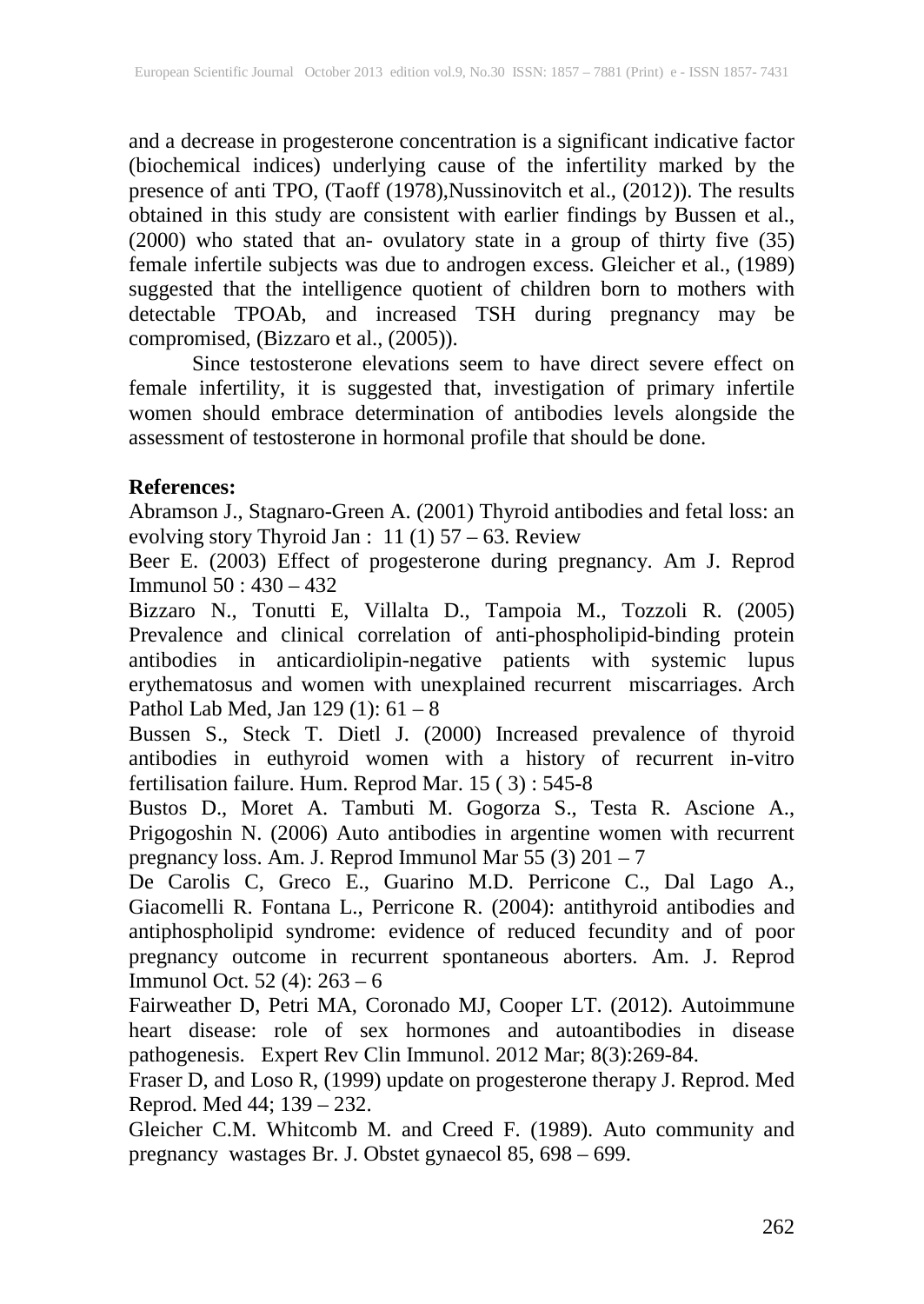Kaider A.S., Coulam C.B. (2000) Luteal estrogen supplementation in pregnancies associated with low serum Estradiol concentrations Early Pregnancy, Jul  $4(3)$ : 191 – 9

Lee R.M. Branch, D.W., silver R.M. (2001) : Immunoglobulin A anti-beta2 glycoprotein antibodies in women who experience unexplained recurrent spontaneous abortion and unexplained fetal death. Am J. obstet Gynecol Sep. 185 (3): 748 – 53.

Lee TP, Chiang BL. Sex differences in spontaneous versus induced animal models of autoimmunity. Autoimmun Rev. 2012 May; 11(6-7):P422-9.

Luborsky J.L., Thiruppathi P, Rivnay B., Roussev R, Coulam C, Radwanska E. (2002) Evidence for different aetiologies of low Estradiol respone to FSH: age-related accelerated lutenisation of follicles or presence of ovarian auto antibodies. Hum reprod. Oct 17 (10):  $2641 - 9$ .

Matt D.W. and Maccdonals G.J. (1984) in vitro progesterone and testosterone productions by the rat placenta during pregnancy. Endocrinol.  $J.2, 207 - 15.$ 

Mecacci F, Parretti E. Cioni R, Lucchetti R, Magrini A. La Torte P, Mignosa M, Acanfora L, Mello G. (2000) Thyroid autoimmunity and its association with non-organ-specific antibodies and subclinical alteration of thyroid function in women with a history of pregnancy loss or preeclampsia J reprod immunol Feb 46 (1) 39-50

Nielsen HS, Christiansen O.B. (2005) Prognostic impact of anticardiolipin antibodies in women with recurrent miscarriage negative for the lupus anticoagulant. Hum. Reprod Jun 20 (6) 1720-8.

Nussinovitch U, Shoenfeld Y. (2012). The role of gender and organ specific Autoimmunity. Rev. Autoimmune: 2012 May; 11(6-7):P377-85.

O'Connor G. and Davis T.F. (1990) Human autoimmune thyroid disease: a mechanistic report. Trends endocrinol Metab 1 : 266 – 272

Pratt C., Sampson J.A. and Verkauf B.S. (1993) Incidence, Symptoms and signs of endometriosis in infertile and fertile women. J. Fla NA 74 (9):671–7

Rodwansea E. Franskenbery J., and Allen E. (1978) Plasma progesterone levels in normal and abnormal early immune pregnancy. Fertility and Sterility 30, 398 – 402

Rushworth F.H., Backos M., Rai R., Chilcott I.T., Baxter N, Regan L. (2000) Prospective Pregnancy outcome in untreated recurrent miscarries with thyroid auto antibodies. Hum Reprod. Jul : 15 (7): 1637 – 9.

Smith-Bouvier DL, Divekar AA, Sasidhar M, Du S, Tiwari-Woodruff SK, King JK, Arnold AP, Singh RR, Voskuhl RR: (2008). A role for sex chromosome complement in the female bias in autoimmune disease. *J Exp Med*; 2008 May 12;205(5):1099-108.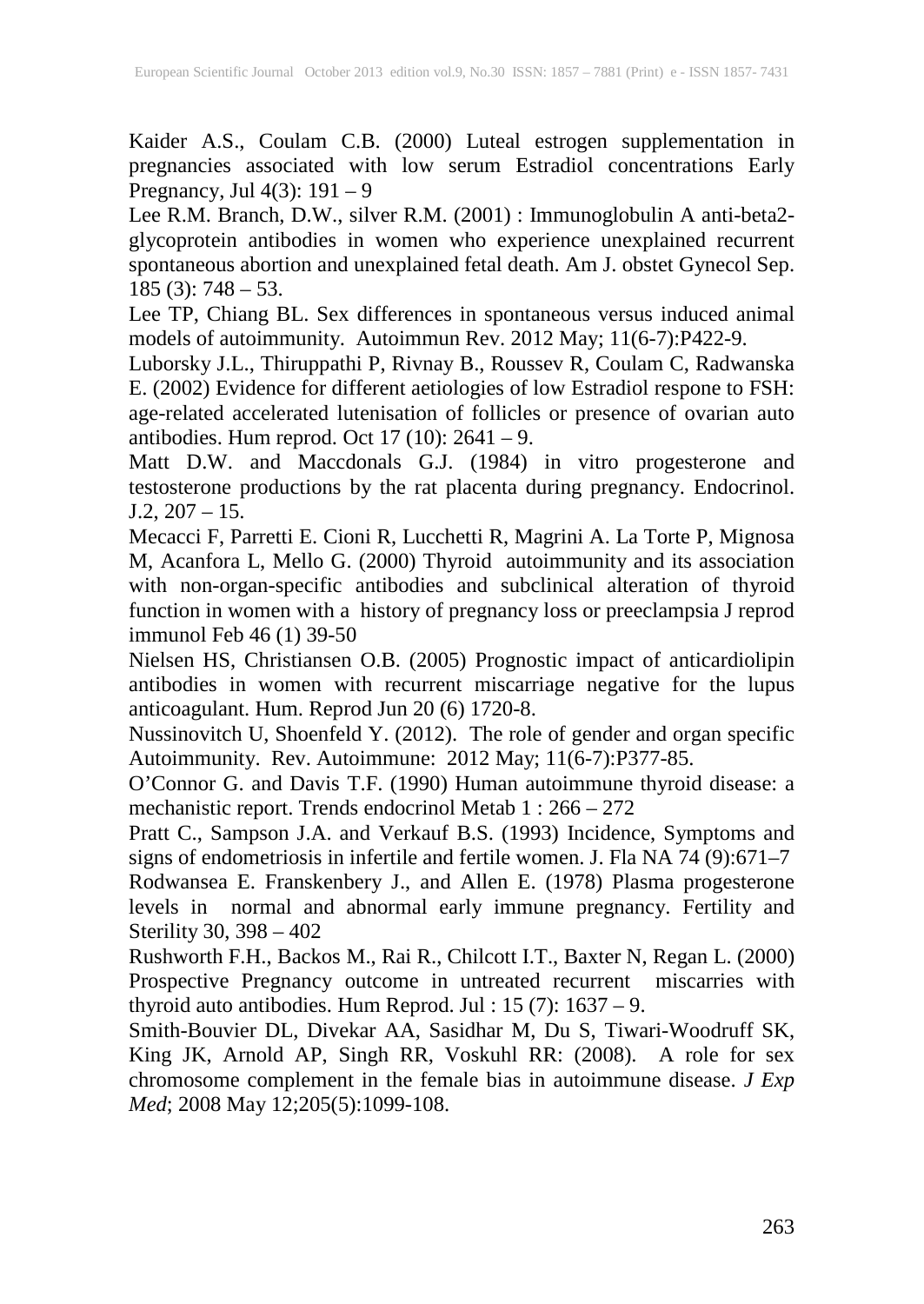Stagnaro-green, Cpoland l.J. and Lipect T.H. (1990) Detection of at risk pregnancy by means of highly sensitive assays for thyroid auto antibodies JAM 284 – 1422.

Toaff G.H. (1978) Functional androgens, Fectil Steril; 29 : 407 – 19

Yayima Y. Suzuki A. and Greenwald G. (2002) Interface of testosterone or progesterone Estradiol on Leutal Steroid ageneses in pregnant rat. Endocrinol J.  $207 - 15$ .